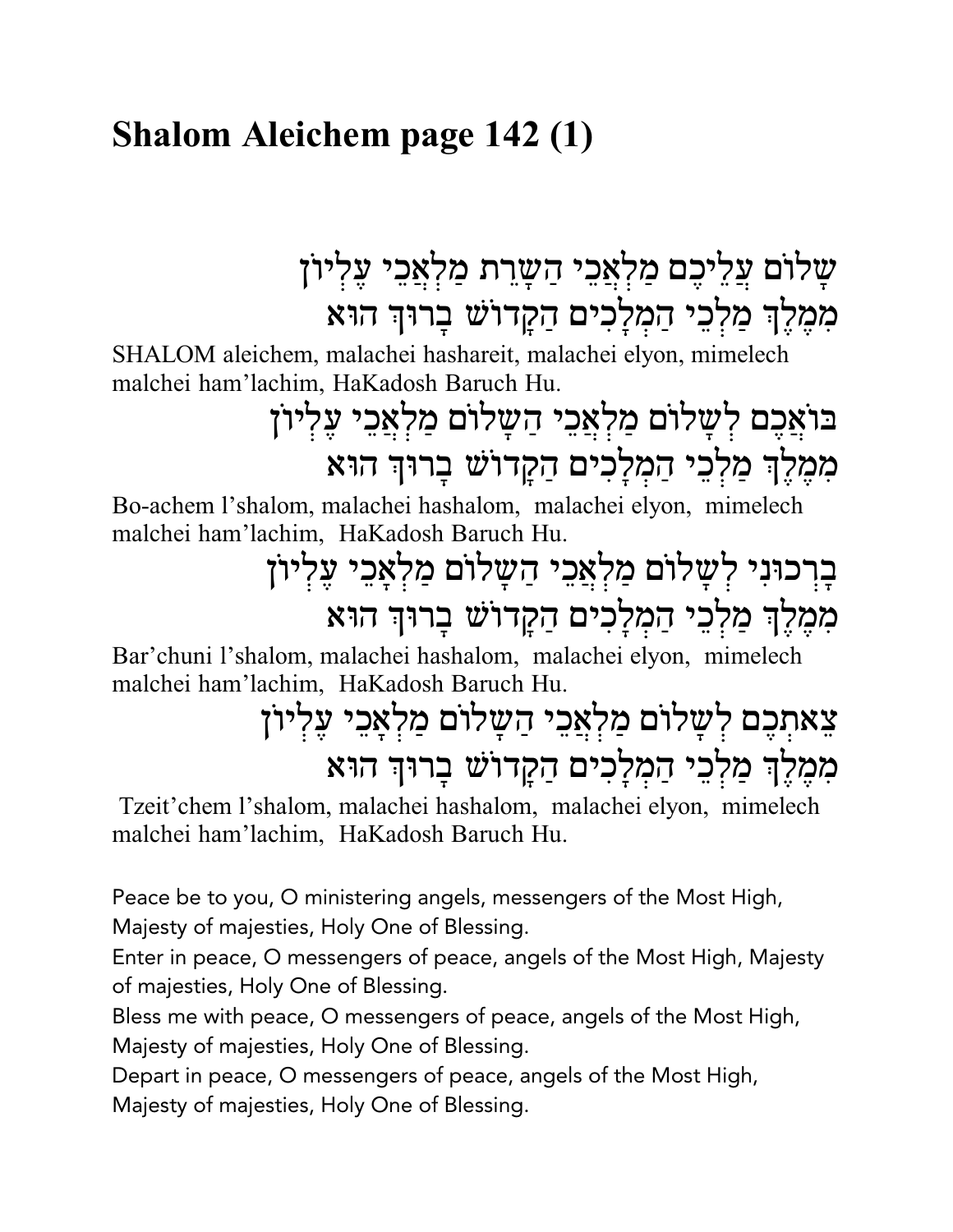### Candle blessing page 120 (2)

בְּרוּךְ אַתָּה יְיָ אֱלֹהֵינוּ מֶלֶךְ הָעוֹלָם, אֲשֶׁר קִדְּשָׂנוּ בְּמִצְוֹתָיו**,** וִצְוָּנוּ לְהַדְלִיק נֵר שֵׁל שַׁבַּת.

Baruch atah Adonai, Eloheinu melech ha-olam asher kid'shanu b'mitz-vo-tav v'tzi-va-nu l'had-lik ner shel Shabbat

May we rejoice in the source of life, which we call "God," and to which we sanctify ourselves by kindling the Shabbat lights.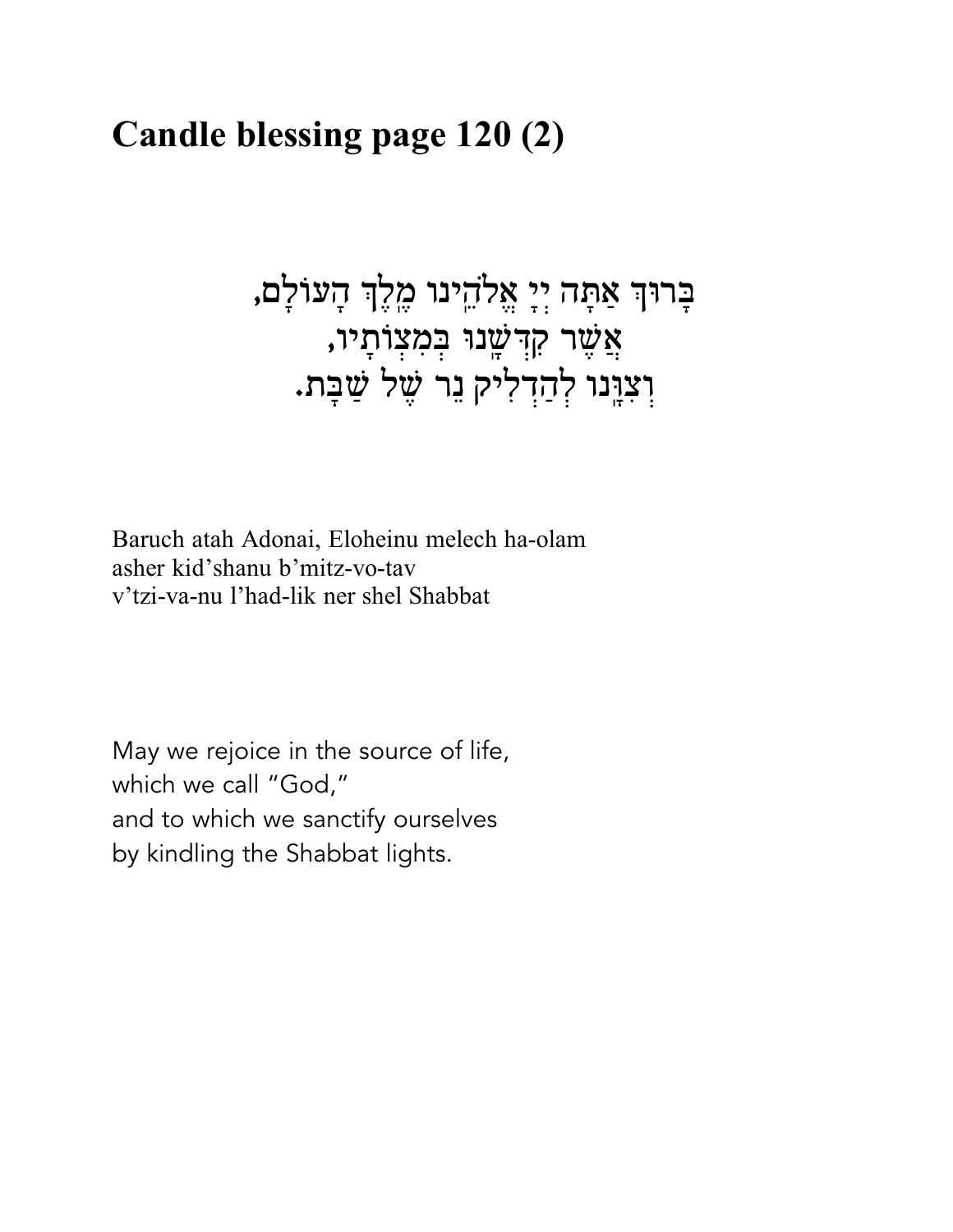### Kiddush page 123 (3)

בָרוּךְ אַתָּה ה׳. אֱלֹהֵינוּ מֵלֵךְ הָעולָם בּורֵא פִּרִי הַגַּפֵן: בַּרוּךְ אַתַּה ה׳ אֱלֹהֵינוּ מֶלֶךְ הָעולַם. אֲשֶׁר קִדְּשָׁנוּ בִּמְצִותָיו וְרָצָה בְנוּ. וִשַּׁבַּת קָדְשׁו בִּאַהֲבָה וּבִרְצון הִנְחִילָנוּ. זִכֲרוּן לְמַעֲשֵׂה בְרֵאשִׁית. כִּי הוּא יום תְּחִלָּה לְמִקְרָאֵי קְדֵשׁ זֶכֵר לִיצִיאַת מִצְרָיִם. כִּי בָנוּ בָחַרִתְּ וְאותָנוּ קִדַּשִׁתָּ מִכָּל הָעַמִּים וְשַׁבַּת קָדְשִׁךְ בִּאַהֲבָה וּבְרַצון הִנְחַלְתַּנוּ: ּבָרוּךְ אַתָּה ה׳. מִקְדִּשׁ הַשַּׁבָּת:

Baruch atah Adonai, Eloheinu melech ha-olam bo-rei p'ri ha-gafen.

May we rejoice in the miracle of being and becoming, which ripens the fruit on the vine.

Blessed is this day that has been set apart with love, that invites us to cease the work of a week now past, that we may taste the sweetness of our liberation. May we rejoice in the miracle of being and becoming, which we call "God," that inspires us with the possibilities of a world yet to be on this sacred day of Shabbat.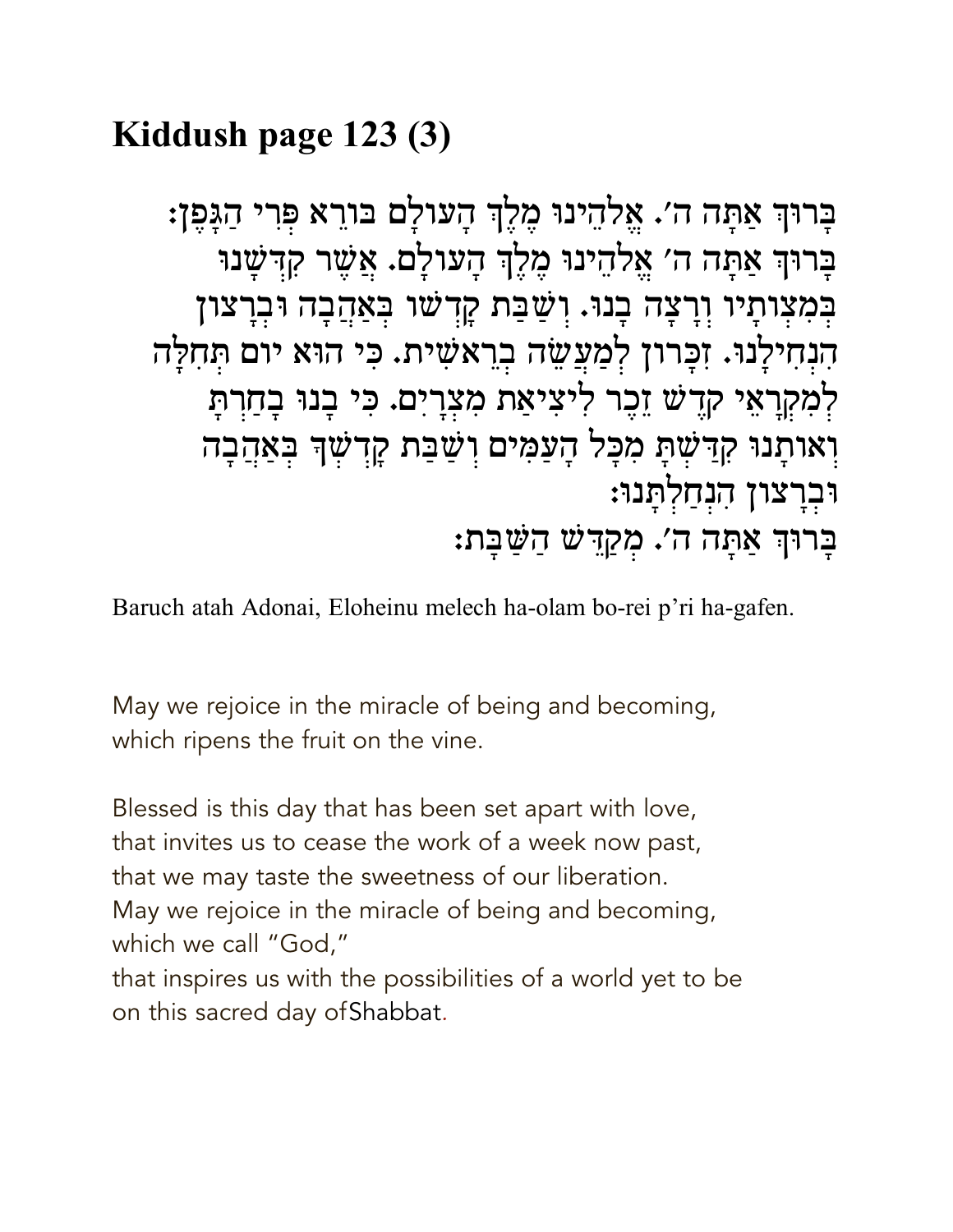### Reader's Kaddish page 144 (4)

יִתְגַּדַל וִיִתְקַדִּשׁ שָׁמֵהּ רַבָּא. בִּעֲלִמָא דִּי בִרָא כִרְעוּתֵהּ, וְיַמְלִיךְ מַלְכוּתֵהּ בִּחַיֵּיכוֹן וּבִיוֹמֵיכוֹן וּבִחַיֵּי דִכָל בֵּית יִשְׂרַאֵל, בַּעֲגַלָא וּבִזְמַן קַרִיב,

וִאָמְרוּ אֲמֵן.

יְהֵא שְׁמֵהּ רַבָּא מִבְרַךְ לִעֲלַם וּלִעַלְמֵי עַלְמַיַּא.

יִתְבָּרַךְ וְיִשְׁתַּבַּח וְיִתְפָּאַר וְיִתְרוֹמַם וְיִתְנַשֵּׂא וְיִתְהַדָּר וִיְתְעַלֶּה וְיִתְהַלָּל שָׁמֵהּ דִּקְדְשָׁא בְּרִיךְ הוּא, לְעֵלָּא מִן כָּל בִּרְכָתָא וִשִׁירָתָא תְּשִׁבִּחָתָא וִנֶחֱמָתָא, דַּאֲמִירָן בִּעֲלִמְא, וְאָמְרוּ אָמֵן.

YITGADAL v'yitkadash sh'meih raba b'alma di vra chiruteih, v'yamlich malchuteih b'chayeichon uv'yomeichon uv'chayei d'chol beit Yisrael, baagala uvizman kariv, v'imru: Amen. Y'hei sh'meih raba m'varach l'alam ul'almei almaya. Yitbarach v'yishtabach v'yitpaar v'yitromam v'yitnasei, v'yit'hadar v'yitaleh v'yit'halal sh'meih d'kudsha b'rich hu, l'eila min kol birchata v'shirata, tushb'chata v'nechemata, daamiran b'alma, v'imru: Amen.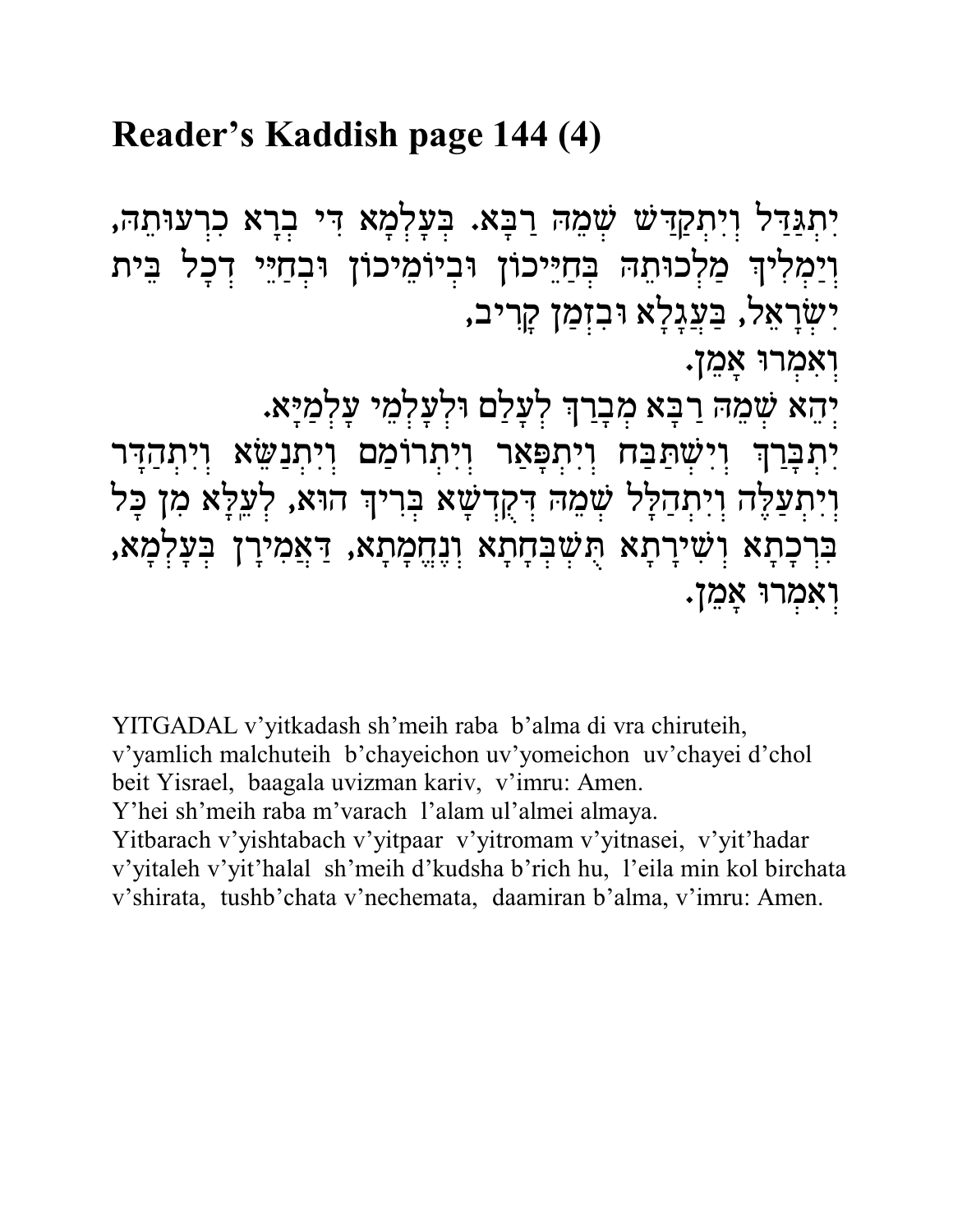### Bar'chu page 146 (5)

# ּבְרְכוּ אֶת יְהֹוָה הַמְבֹרְךָ: ּבָרוּךְ יִהֹוָה הַמִּבֹרָךְ לְעוֹלָם וָעֵד:

Bar'chu et Adonai hamvorach. Baruch Adonai hamvorach l'olam va·ed.

Let us rejoice in the holiness of being, which we call "God," to whom our prayers are sent, to whom our thoughts are lifted, from whom our blessings flow.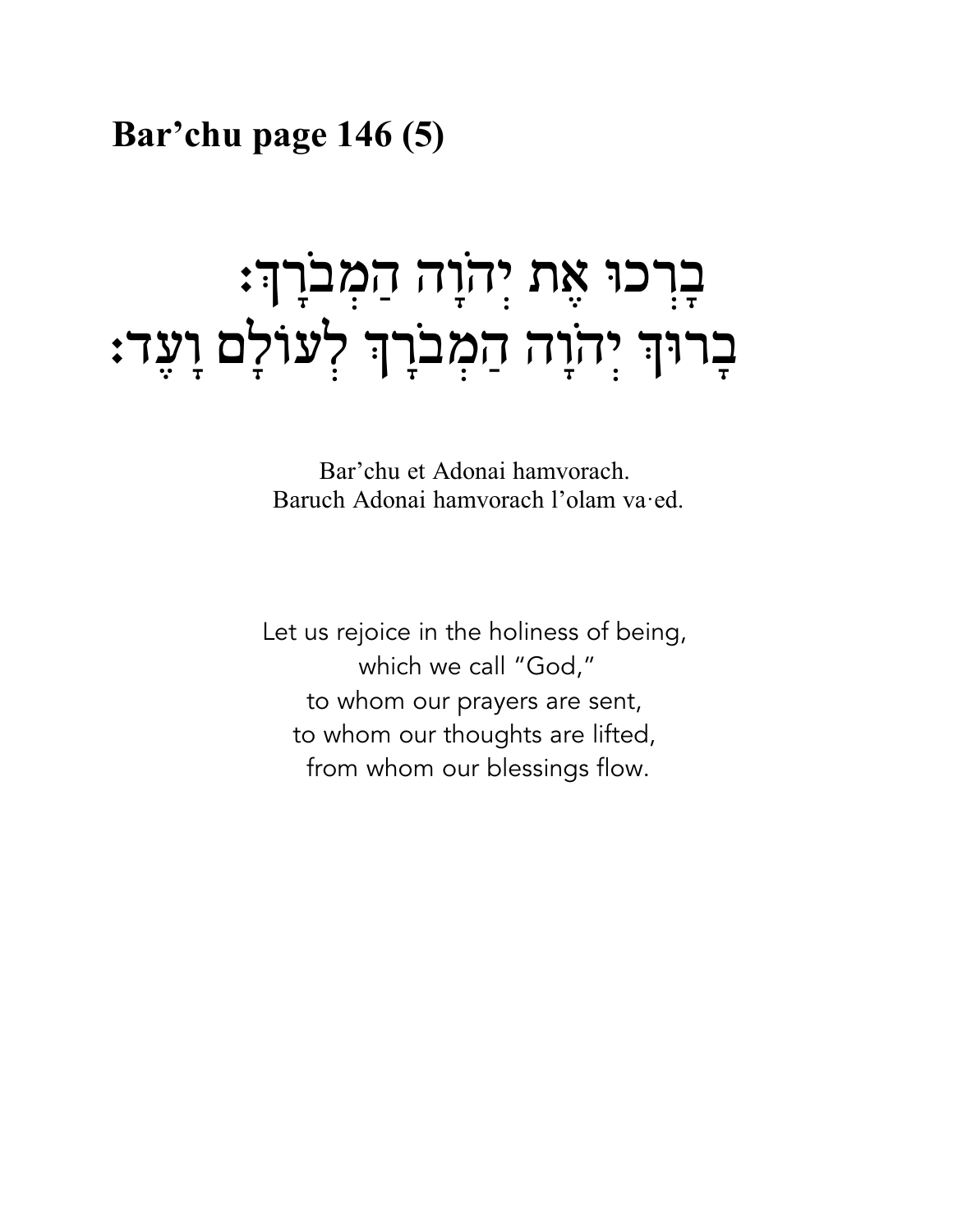Sh'ma page  $152(6)$ 

# שְׁמַע יִשְׂרָאֵל, יִי אֲלְהֵינוּ, יִי אֲחָד.

Sh'ma Yisrael: Adonai eloheinu, Adonai echad

Hear O Israel, YAH is our God: YAH is one.

One and eternal Source of Being, We open our hearts to Your whispering. We open our hearts to Your energy. We open our hearts to Your presence.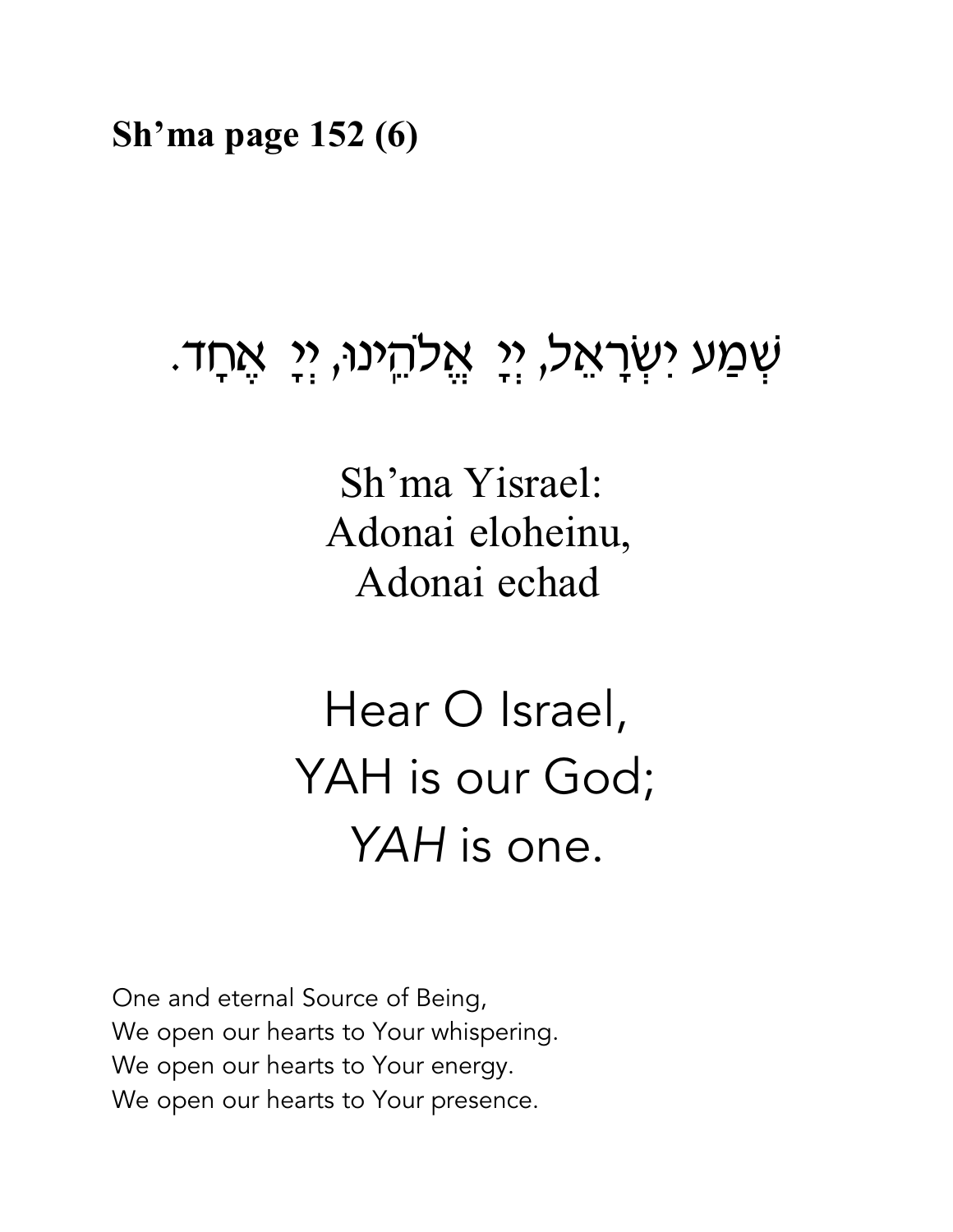Ve-ahavta page 154 (7) וִאֲהַבִתְ אֵת יִיָ אֱלֹהֱיִךְ, בִּכָל לִבְבִךְ, וּבִכָל נַפִּשָּׁךְ, וּבִכָל מִאֹרֶךְ. וְהָיוּ הַדִּבְרִים הָאֵלֶה, אֲשֶׁר אַנֹכִי מִצַוִּךְ הַיּוֹם, עַל לְכָבֶךָ. וְשִׁנַּנְתָּם לְכָנֶיךָ, וְדִבַּרְתָּ בָּם, בְּשִׁכְתְּךָ בְּבִיתֶךְ, וּבְלֶכְתְּךָ בַדֶּרֶךְ, וּבְשָׁכְבְּךָ, וּבִקוּמֶךָ. וּקִשַּׁרִתַּם לְאוֹת עַל יַדֵךּ, וְהָיוּ לְטֹטָפֹת בֵּין עֵינֵיךָ. וּכִתַבְתָּם עַל מִזְזוֹת בֵּיתֵךְ וּבְשִׁעֲרֵיךָ. לְמַעַן תִּזְכִּרוּ וַעֲשִׁיתֵם אֵת כָּל מִצְותָי וְהִיִיתֶם קִדשִׁים לֵאלְהֵיכֵם: אֲנִי יִיָ אֱלֹהֵיכֵם אֲשֶׁר הוצֵאתִי אֲתִכֵם מֵאֶרֶץ מִצְרַיִם לְהִיוּת לָכֶם לֵאלֹהִים אֲנִי יִיָ אֱלֹהֵיכֶם. אֱמֶת: V'Ahavta et Adonai Elohecha, b'chol l'vavcha uv'chol nafsh'cha uv'chol m'odecha. V'hayu had'varim ha-eileh asher anochi m'tzav'cha ha-yom al l'vavecha. V'shi-nan-tam l'vanecha v'dibarta bam b'shiv-t'cha b'yeitecha uy'lech-tcha va-derech uy'shoch-b'cha uv'ku-mecha. Uk-shar-tam l'ot al yad-echa v'hayu l'totafot bein

einecha. Uch-tav-tam al m'zuzot beitecha u-vish-a-recha. L'ma-an tiz-k're va-asitem et kol mitz-vo-tai vih'yi-tem k'do-shim l'Eloheichem. Ani Adonai Eloheichem asher ho-tzei-ti et-chem mi-eretz Mitzrayim lih-yot la-chem l'Elohim. Ani Adonai Eloheichem.

Help us love what is holy with all our courage, with all our passion, with all our strength. If our children, our friends, our partners are to value these words we cherish, we must speak about them in our homes, when we are working, when we are at play, when we lie down, and when we rise up. Let the work of our hands reveal these words; let our eyes shine with their knowledge. May they glow from our doors and windows. We must love ourselves, for we are creatures of God. We must love our neighbors as ourselves. We must love the stranger, for we were once strangers in the land of Egypt. Let love fill our hearts with its clear precious water.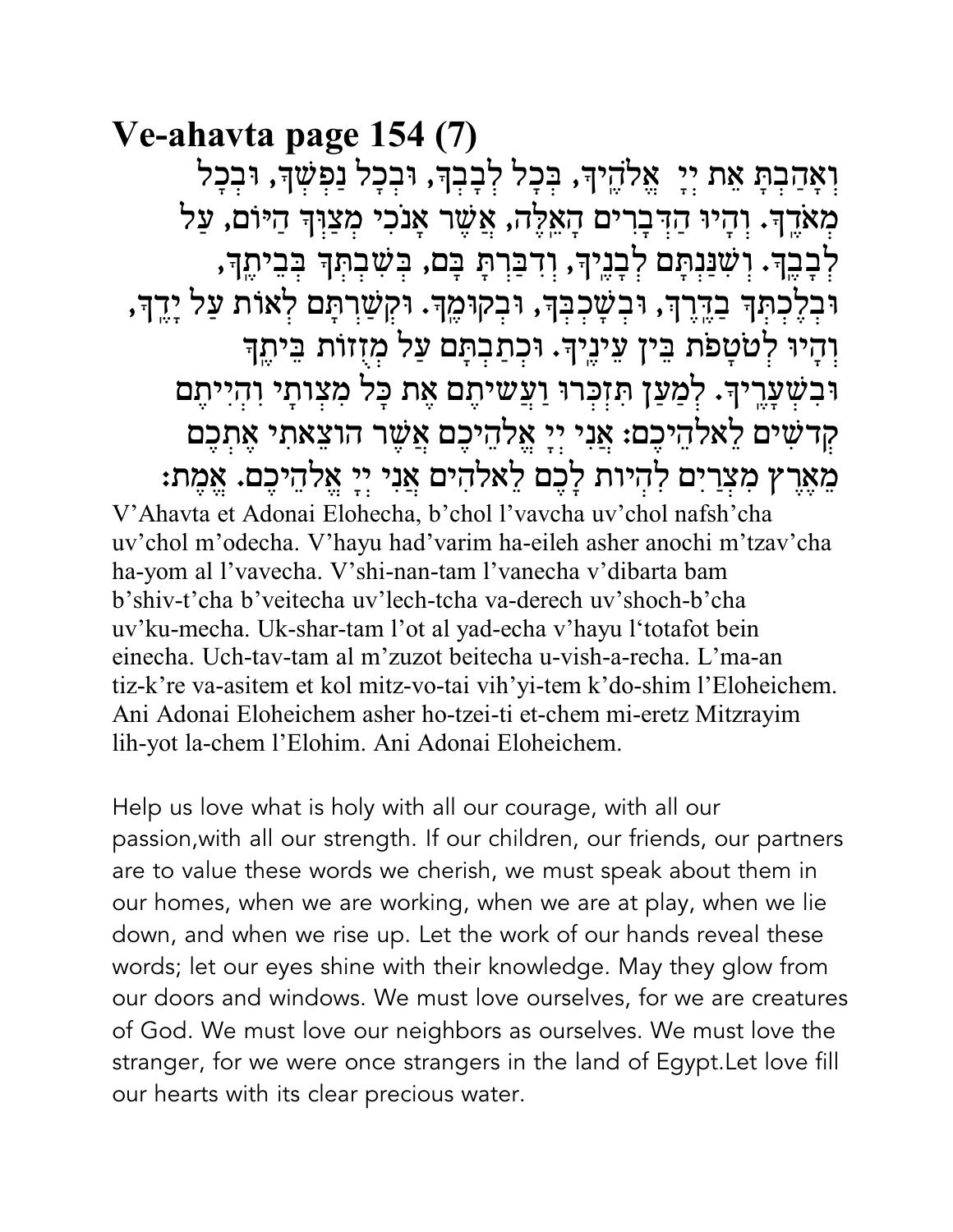**Avot page 166 (8)** 

בַרוּךְ אַתַּה יִיַ אֱלֹהֵינוּ וֵאלֹהֵי אֲבוֹתֵינוּ וְאִמּוֹתֵינוּ, אֵלֹהֵי אַבְרַהַם, אֱלֹהֵי יִצְחַק, וֵאלֹהֵי יַעֲקֹב, אֱלֹהֵי שַׂרֲה, אֱלֹהֵי רִבְקַה, אֱלֹהֶי רַחֵל, וֵאלֹהֶי לֵאֲה. הַאֲל הַגֲדוֹל הַגִּבּוֹר וְהַנּוֹרַא, אֵל עֵלְיוֹן, גּוֹמֵל חֲסַדִים טוֹבִים, וְקֹנֵה הַכֹּל, וְזוֹכֵר חַסְדֵי אָבוֹת וְאִמָּהוֹת, וּמֵבִיא גּאָלָה לְבִנֵי בְנֵיהֶם, לְמַעַן שִׁמוֹ בִּאַהֲבָה. מֵלֵךְ עוֹזֵר וּמוֹשֵׁיעַ וּמָגֵן. בַּרוּךְ אַתָּה יִיָ, מָגֵן אַבְרָהָם וִעֲזִרַת שַׂרַה.

Baruch atah, Adonai Eloheinu v'Elohei avoteinu v'imoteinu, Elohei Avraham, Elohei Yitzchak v'Elohei Yaakov, Elohei Sarah, Elohei Rivkah, Elohei Rachel v'Elohei Leah. Ha-El hagadol hagibor v'hanora, El elvon, gomeil chasadim tovim, v'koneih hakol, v'zocheir chasdei avot v'imahot, umeivi g'ulah livnei v'neihem l'maan sh'mo b'ahavah. Melech ozeir umoshia umagen. Baruch atah, Adonai, magein Avraham v'ezrat Sarah.

May we rejoice in the holiness of being, which our fathers and mothers called "God,"-God of Abraham, God of Isaac, God of Jacob; God of Sarah, God of Rebecca, God of Rachel, and God of Leah.

May we rejoice in the holiness of being, through which love flows from generation to generation.

Creator, Deliverer, Helper, Shield: May we rejoice in Being Itself, through which Abraham and Sarah found courage and comfort.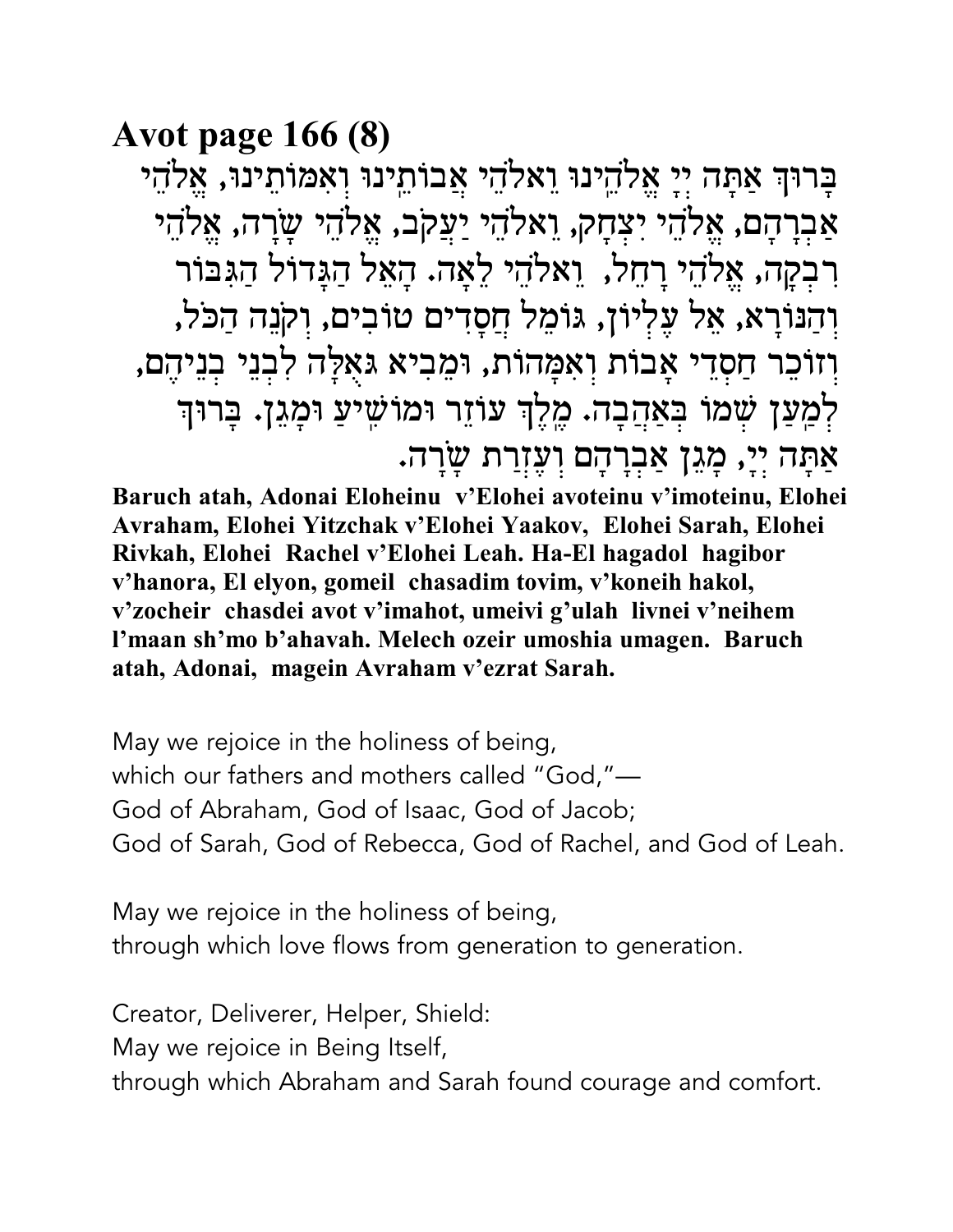### Aleinu page 586 (9)

Aleinu l'shabei-ach laadon hakol, lateit g'dulah l'yotzeir b'reishit, shelo asanu k'goyei haaratzot, v'lo samanu k'mishp'chot haadamah. Shelo sam chelkeinu kahem, v'goraleinu k'chol hamonam. Vaanachnu kor'im umishtachavim umodim, lifnei Melech malchei ham'lachim HaKadosh Baruch Hu.

We bend our knees and bow our heads to the source of being and becoming, acknowledging that it is up to us to be messengers of Torah's wisdom and caretakers of the earth.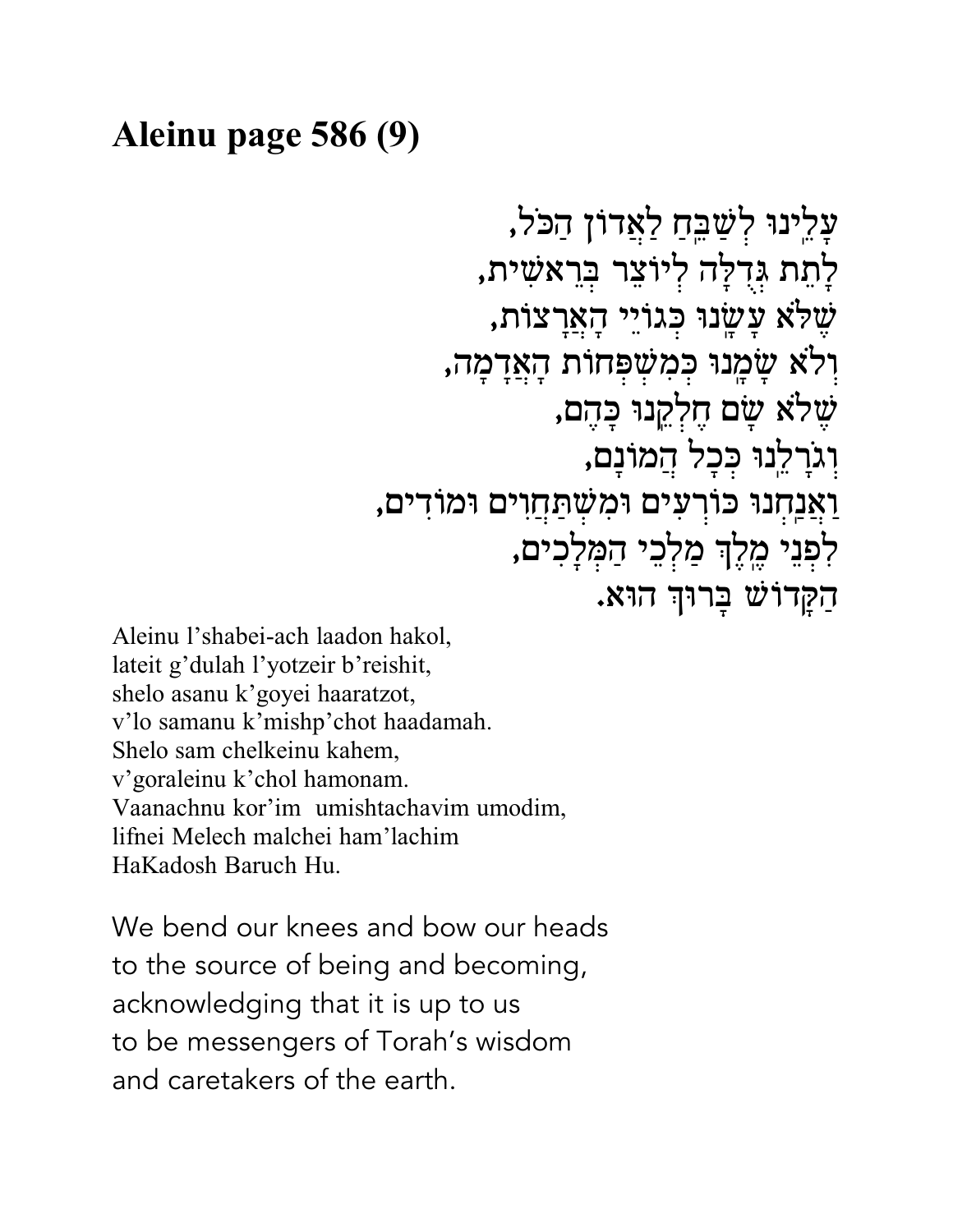### Mourner's Kaddish page 598 (10)

יְתְגַּדֵּל וְיְתְקַדַּשׁׁ שָׁמֶהּ רַבָּא. בִּעֲלְמַא דִּי בְרַא כִרְעוּתָהּ, ַ מַלְכוּתֵהּ, בְּחַיֵּיכוֹן וּבְיוֹמֵיכוֹן וּבְחַיֵּי בית דכל וימליה בעגלא וּבזמן קַרִיב, וְאָמְרוּ אמן: שמה וּלִעלמי :עלמיא תכח לעלם מבו ויתנשׂא ויתהדר ומם קה לעלא הוא. ,XU בו מז וִשִּׁירַתָא, תִּשִּׁבִּחָתָא וְנֶחֱמְתָא, דַּאֲמִירָן בעלמא, ואמרו אָמֵן: יְהָא שָׁלָמָא רַבָּא מִן שִׁמַיַּא וִחַיִּים עַלֵינוּ וִעַל יִשְׂרָאֵל, וְאִמְרוּ אֲמֵן: עֹשֵׂה שַׁלוֹם בִּמְרוֹמַיו, הוּא יַעֲשֵׂה שַׁלוֹם עַלֵינוּ וְעַל כַּל יְשָׂרַאֵל, וְאַמְרוּ אַמֵן:

Yit-ga-dal v'yit-ka-dash sh'mei ra-ba b'al-ma di-v'ra chi-r'u'tei, v'yam-lich mal-chu-tei b'cha-yei-chon u-v'yo-mei-chon u-v'cha-yei d'chol beit Yis-ra-eil, ba-a-ga-la u-vi-z'man ka-riv, v'i-m' ru: Amen.

Y'hei sh'mei ra-ba m'va-rach l'a-lam u-l'al-mei al-ma-ya.

Yit-ba-rach v'yish-ta-bach, v'yit-pa-ar v'yit-ro-mam v'yit-na-sei, v'yit-ha-dar v'yit-a-leh v'yit-ha-lal sh'mei d'kud-sha, b'rich hu, L'ei-la min kol bir-cha-ta v'shi-ra-ta, tush-b'cha-ta v'neh-cheh-ma-ta da-a-mi-ran b'al-ma. v'i-m' ru: Amen. Y'hei sh'la-ma ra-ba min sh'ma-ya v'cha-yim, a-lei-nu v'al kol Yis-ra-el, v'im-ru: A-men. O-seh sha-lom bi-m'ro-mav, hu ya-a-seh sha-lom a-lei-nu v'al kol Yis-ra-eil,

v'im-ru: Amen.